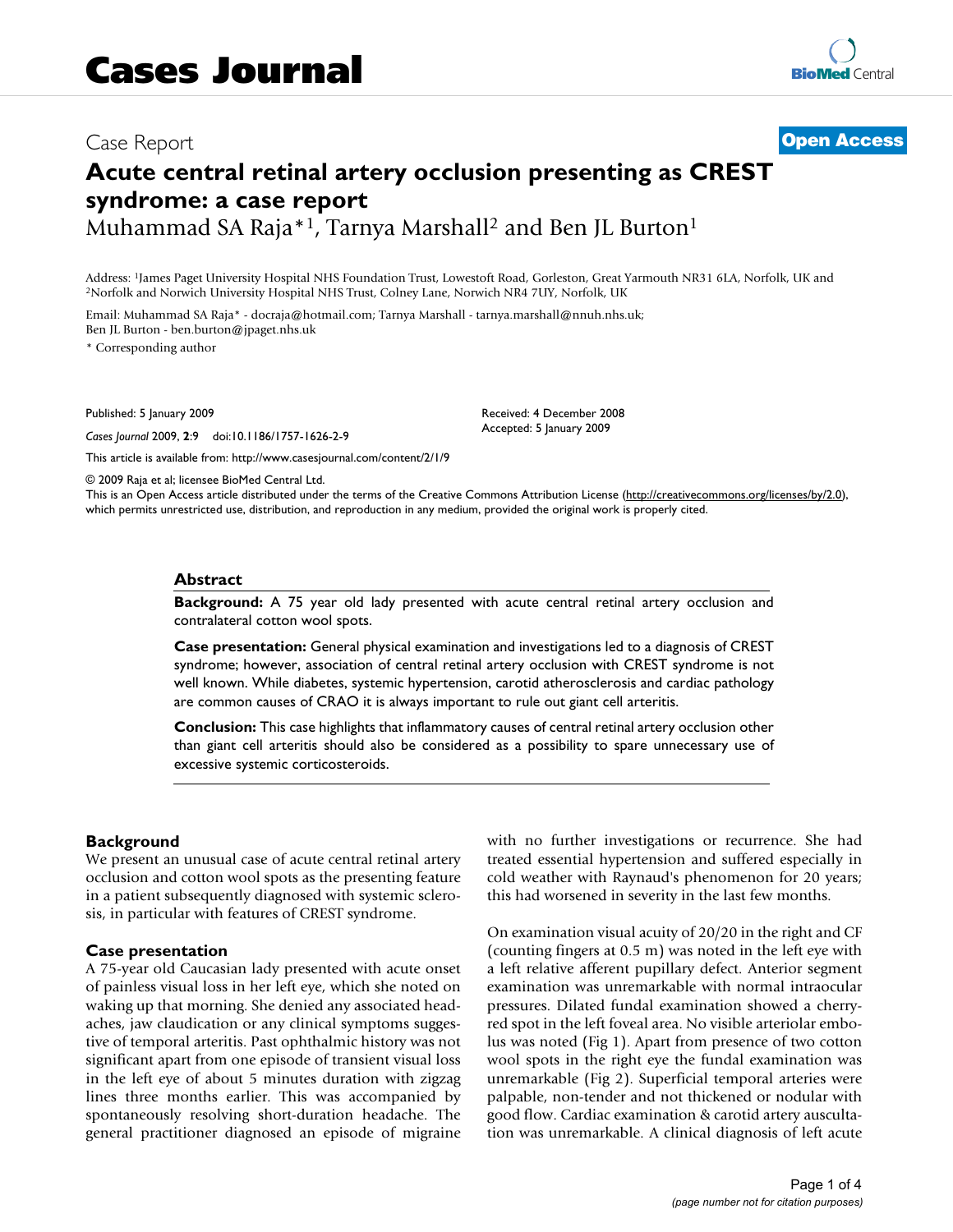

Figure 1 **Left eye showing cherry-red spot with retinal pallor typical of central retinal artery occlusion (arrow)**.

central retinal artery occlusion with cotton wool spots in the right eye led to a suspected diagnosis of temporal arteritis. Urgent blood investigations were requested but the ESR, CRP, platelets counts and liver function tests were within normal limits. Fundus fluorescein angiography was carried out on the third day showing no evidence of choroidal ischaemia (Fig 3 and 4). She was initially started on 80 mg of oral prednisolone daily but with availability of all the blood tests, the angiogram features and lack of any clinical symptoms, the steroids were stopped after 3 days as temporal arteritis was deemed unlikely. She was commenced on 150 mg of aspirin. A closer examination of her hands showed tethered skin with spindly fingers.



Figure 2 **Right eye showing cotton-wool spots noted along superotemporal and inferotemporal arterioles (arrows)**.

She was duly referred for a rheumatology opinion to rule out any vasculitic aetiology linking her hands, Raynaud's & ophthalmological features.

Further investigations revealed a positive ANA's at 8.1 U (0–1.0 reference range) with a positive anti-centromere antibody and a negative anti-Scl-70 and anti-ds DNA antibody. X-rays of the hands did not reveal any significant calcinosis or erosions. Barium swallow was unremarkable but echocardiography showed mild concentric hypertrophy of ventricular walls consistent with long-standing systemic hypertension.

Mild non-flow limiting plaque was also detected on coronary angiography. Her pulmonary hypertension was attributed to her cardiac status with atrial fibrillation and systemic hypertension rather than connective tissue disorder related. Carotid duplex scans revealed minor calcific plaques with no significant stenosis in either carotid arterial system. She remains under joint rheumatology and ophthalmology review on immunosuppression with methotrexate 10 mg per week, prednisolone 7.5 mg daily and anti-platelet therapy with no further visual symptoms after 12 months of follow up.

# **Discussion**

Various authors [1-5] have noted retinal venous occlusions and choroidal circulation compromise as possible associations with systemic sclerosis spectrum but central retinal arterial occlusion, to our knowledge, has not been reported as the presenting feature of CREST syndrome.

CREST syndrome can be quite variable and may or may not show all the features in a single patient at one time point. Our case highlights the importance of thorough clinical examination including review of systems and appropriate referral as the appearance of her hands, telangiectasias & presence of Raynaud's phenomenon lead to well-directed investigations and subsequent clinical diagnosis. While temporal arteritis was a reasonable diagnosis to entertain initially, we stopped the oral steroids immediately with unremarkable blood and angiogram results. The patient was thus saved a significant systemic corticosteroid load with avoidance of possible adverse effects including scleroderma renal crisis which may be seen in scleroderma patients treated with high dose steroids.

The presence of cotton wool spots in her right eye strongly suggested an inflammatory cause for CRAO and although microvasculopathy is a more consistent feature of the systemic sclerosis spectrum, macrovascular disease has been reported. It should be noted that in general CRAO is rarely caused by inflammation with atherosclerotic disease being the usual aetiology [4-7]. In our patient no signifi-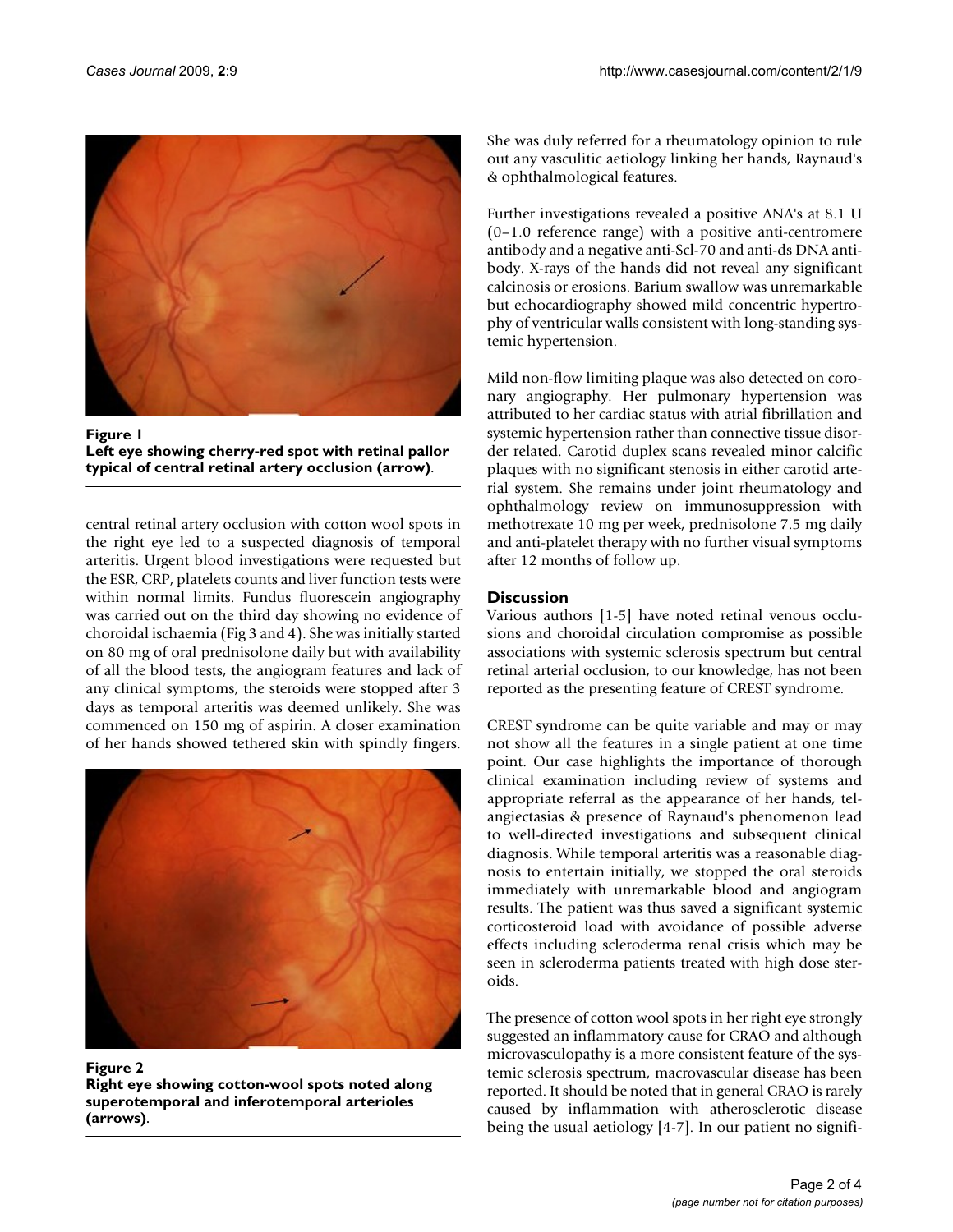



cant carotid artery stenosis was noted on duplex scans but small plaques were visualized and retinal micro-embolism can originate from the tiny plaques causing retinal artery occlusion. It is important not to discard the absence of significant stenosis to rule out implicating carotid disease for arterial occlusion. Perfusion deficit caused by systemic nocturnal hypotension especially with patients taking nocturnal anti-hypertensive medication is another unlikely possibility. Cardiac emboli can be a cause of CRAO but our patient had mild cardiac disease and no features of cardiac valve pathology or evidence of calcific emboli.

In a review [5] listing 52 potential associations &/or causes of retinal arterial obstruction of varying pathophys-



#### Figure 4

**FFA in the late phase of the left eye delayed venous filling (arrow) but no significant leakage or staining**.

iology, systemic sclerosis did not find a mention in the collagen vascular/other vasculitides group. Importantly, the authors emphasize commoner associations as diabetes, systemic hypertension, carotid atherosclerosis and cardiac sources of thromboembolism. Giant cell arteritis remains an important cause and is a potentially blinding condition but needs long-term systemic corticosteroid therapy, which has potentially serious side effects.

### **Conclusion**

Ophthalmologists should be aware of this unusual association between central retinal artery occlusion and CREST syndrome. While the prognosis for central retinal artery occlusion is extremely guarded, systemic workup to rule out life threatening co-morbid conditions remains the cornerstone of management.

### **Abbreviations**

CREST: (Calcinosis, Raynaud's phenomenon, Oesophageal dysmotility, Sclerodactyly, Telangiectasias); CRAO: (Central retinal artery occlusion); ESR: Erythrocyte sedimentation rate; CRP: C Reactive Protein; ANA: (Anti-Nuclear antibodies); Anti-ds: (Anti-double strand).

# **Competing interests**

The authors declare that they have no competing interests.

### **Authors' contributions**

MR analyzed and reviewed the literature and drafted the case report. TM and BJB provided valuable input to the manuscript. All authors read and approved the final manuscript.

# **Consent**

Written informed consent was obtained from the patient for the publication of this case report and accompanying